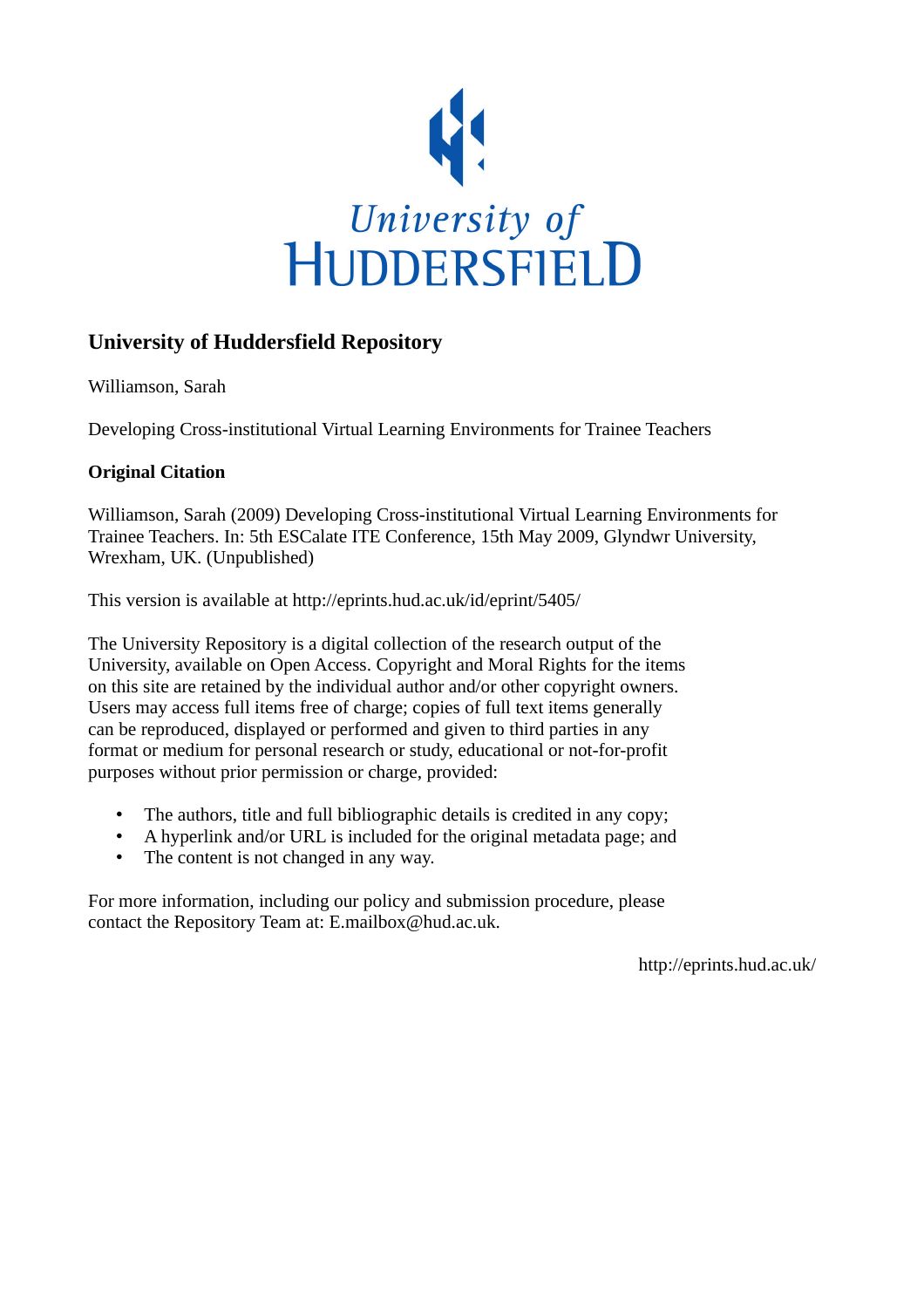Some recommendations and points for guidance:

- i. Take early steps to promote a strong feeling of *common purpose* (Brabaux 2006:139). Strongly promote the benefits of a specialist community of practice, a knowledge generating community, at the start of the new academic year, and the need for equality of engagement and mutuality of engagement (Carnell and Lodge 2004:34).
- ii. Students will be anxious to create a positive online social identity and this should not be underestimated. Dougiamas, the developing founder of the Moodle VLE has recognised this, stating that where people are contributing for others to see, the 'personal stakes' are a lot higher (2006:3). It is therefore important to take steps to reduce the social and emotional anxiety associated with participation and contribution :
	- **Ensure the environment and tone of the VLE is as welcoming as possible** (Salmon 2002), paying attention to the use of non-threatening and studentfriendly language. For example, the use of the term 'e-buddy' rather than 'comentor'.
	- Consider an induction period for students to practise online communication and contribution to forums and wikis through simple tasks and responses (Gulati 2004). Salmon (2002) suggests it is important to start together and move on together.
	- Set up online activities designed to encourage trust and connection. Salmon (2002) makes useful suggestions in this area.
	- Miller's suggestion (2002) to produce a 'netiquette' guide may help to promote effective, but also friendly, communication.
	- If possible, arrange early 'webcam' or videoconferencing to put faces to names and reduce anxiety about 'unknown' online participants. This would visually reinforce the notion of a supportive community of practice, as developing communities may be fragile without some face-to-face contact (Walters-Swenson and Evans 2003:27).
- iii. It may be helpful to coach trainees, for example in co-mentoring skills. Students may not succeed in substantive, reflective exchanges online if they have not learned to carry on similar conversations elsewhere (McKnight 2000). Tutors may need to model techniques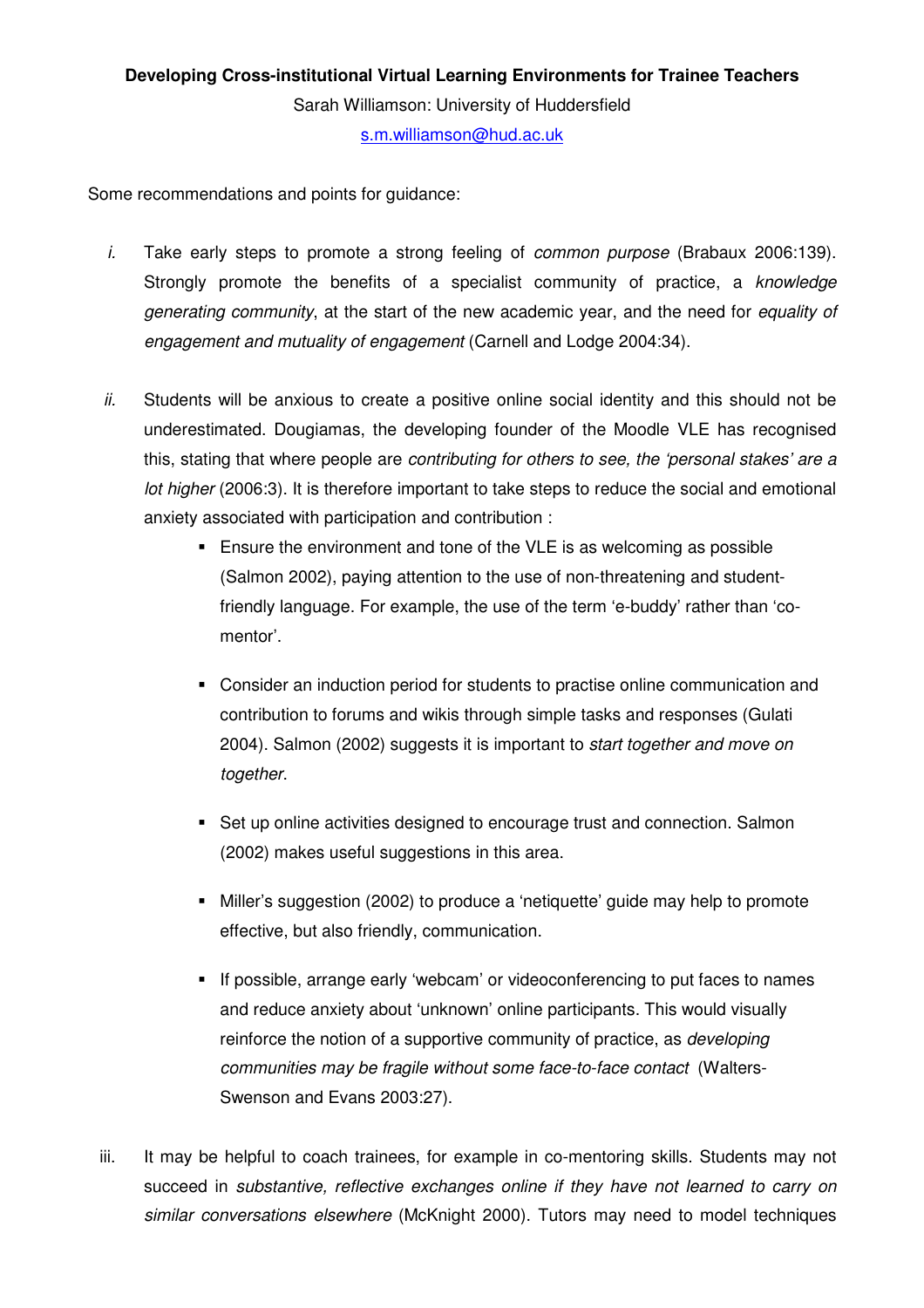that enhance social interaction and dialogue, mindful that technology is unlikely to encourage and develop collaborative thinking if students have had no experience of collaboration 'offline' (Livingston et al 2004).

- $iv.$  Promote further interaction through the use of 'blogs', either using the blog facilities available on VLE software or through hyperlinks to external blog websites. Promote the use of blogs as a vehicle for reflective practice and also to promote the development of metacognition and construction of personal pedagogies (Loughran (2006:4). A structured task to create an initial online reflective blog could be set during course induction. Consider blogs written and contributed by teacher educators to share personal pedagogical reasoning and ongoing personal development. This suggestion is influenced by the view of Loughran (ibid) that if trainee teachers are to *genuinely "see into teaching"*, then they require access to the thoughts and actions that shape such practice.
- v. Promote the added value of developing ICT skills not only as students but also as developing teachers, through the use of, and contribution to, the VLE. Some student teachers do not realise this, and this aspect together with the value of this additional learning, needs to be explicitly stated. This would follow the advice of Loughran (2006:5) that such things may not be fully apprehended if not explicitly linked to their learning agenda. Raise awareness of the difference between *digital immigrants* and the *digital* natives or net generation (Prenski 2000, cited in Brabaux 2006), who are likely to be current trainees' future students.
- vi. Monitor the activity of silent participants or 'lurkers' and develop strategies to build confidence and encourage contribution.
- vii. Add photographs, games and quizzes in a 'social and playground' area, and investigate the potential for links to students' personal web sites and social networking sites (such as MySpace, Facebook). Photographs were found to contribute significantly to a sense of community. There is great potential to link to online photo sharing and image sharing sites such as Flickr.
- viii. Encourage e-buddy relationships to develop naturally and encourage students to have more than one buddy. Grouping students into subject area clusters can be helpful (in art and design for example, this could be graphics, textiles, sculpture) but it is also beneficial to promote cross-over between specialisms.
- ix. Students requested an 'Alumni' section to allow continued access to the VLE. For students who have completed their studies, this would allow continued resource and information sharing, and would also allow buddy and informal mentor relationships to form between current and former PGCE students.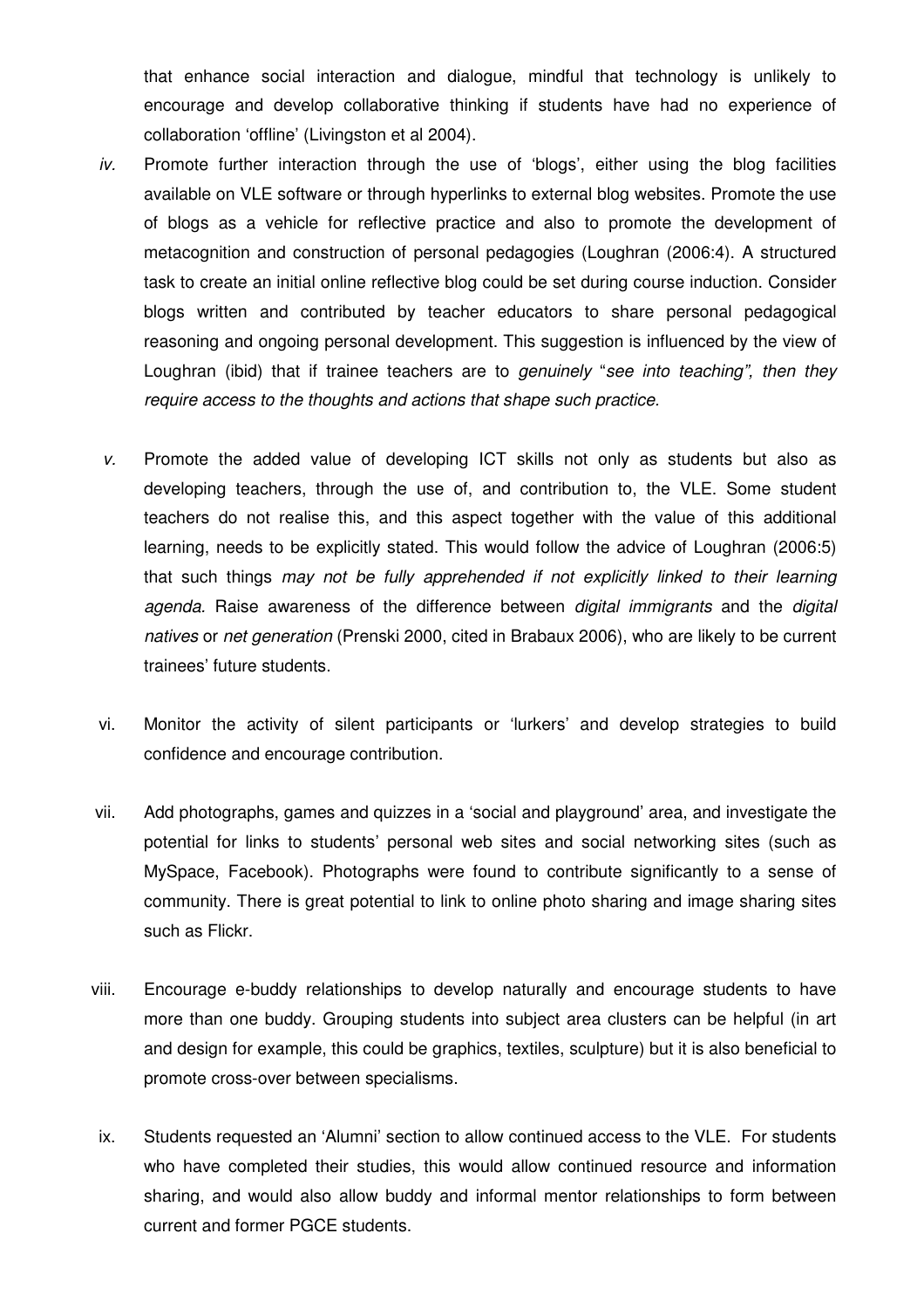- x. Model use of the VLE over a continued period of time to encourage access, provide technical support and minimise technical barriers. Review access and passwords as the research findings have revealed that some students do not continue to access a VLE as they have simply lost their password. With permission, it may be helpful for tutors to keep a list of logins / passwords to hand.
- xi. Take steps to make a VLE more visually appealing wherever possible and reduce the barrier of a text-based medium with lots and lots of words. Students may regard commercially produced VLEs, often characterised by very neat organisation of information and resources, as an uninspiring contrast to their personal use of internet sites. Links to online 3D visual tools such as Second Life could also be investigated.
- xii. Ways to integrate the VLE into the curriculum should be explored and this would follow the advice of Miller (2002) and Britain and Liber (1999). For example, one focus group suggested that module reflections could be posted onto the VLE together with sections of other assignments. Opportunities to integrate cross-institutional collaborative work into the curriculum should also be investigated.
- xiii. Some students may be reluctant to contribute course work or participate informally due to the perceived permanence of contributions and unease about having their thoughts publicly exposed for all to see and criticise (Williams 2002: 267). Limited viewing by only tutor and student could be offered for certain sections such as coursework posted online.
- xiv. Consider the issues connected to power and control, and consider aspects of the VLE which have the potential to be controlled and managed by the students themselves. Investigate student-only access to certain sections and forums to reduce association with tutor monitoring and surveillance (Foucault 1977, Gulati 2004 and Avis and Fisher 2006). This may promote a free exchange of ideas and opinions, as the formal language sometimes used by learners in tutor-monitored discussions can limit the exchange of ideas (Gulati 2006).
- xv. Investigate tools such as podcasting, mobile phones, PDAs and VOIP to explore the potential to merge formal and informal learning as advocated by Kop (2006), while being mindful that efforts to focus on whiz-bang screen-based visual sites risk becoming outdated before they even get going (Baldwin 2005:5).

## **References**